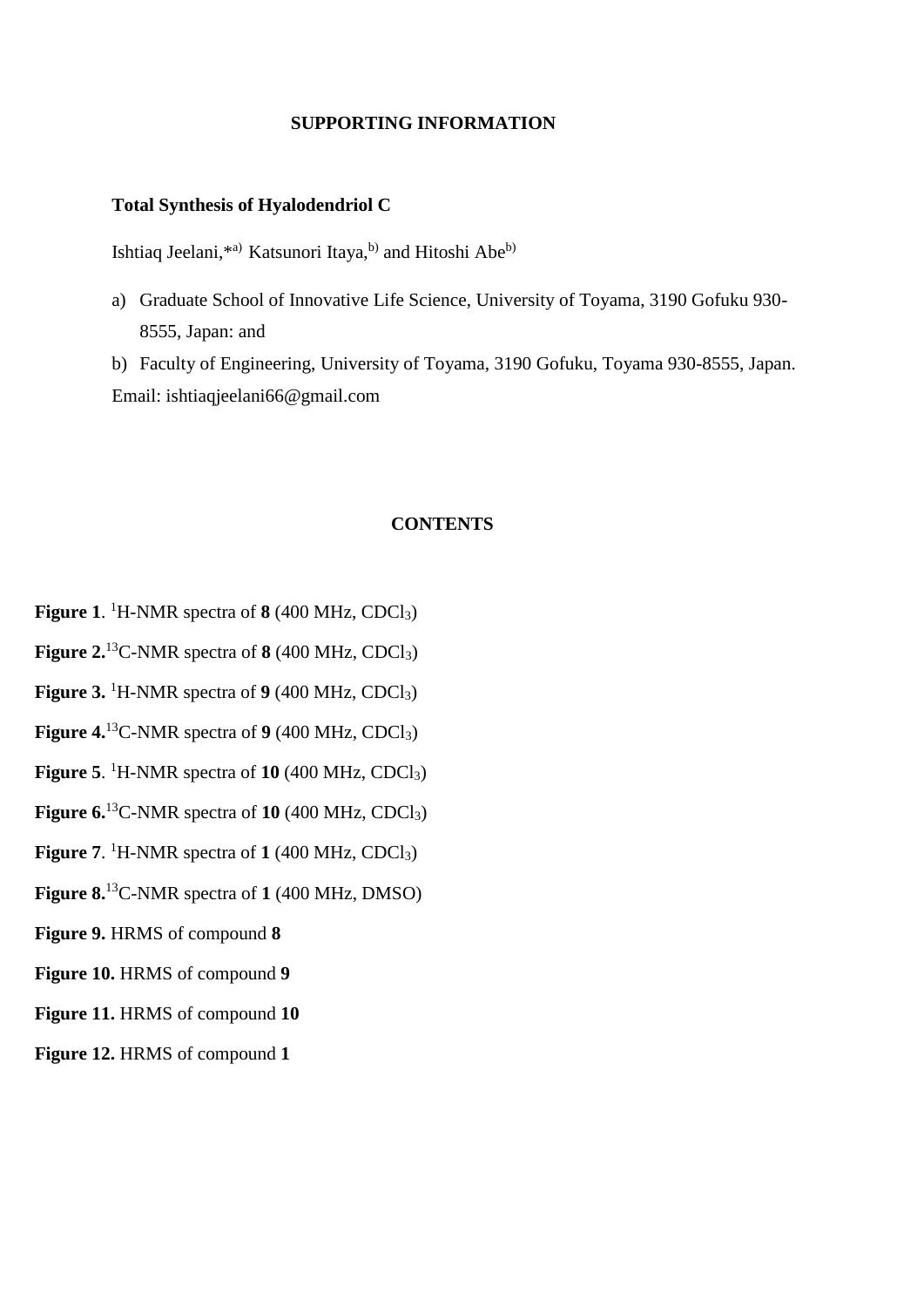

Figure 1. <sup>1</sup>H-NMR spectra of 8 (400 MHz, CDCl<sub>3</sub>)



Figure 2.<sup>13</sup>C-NMR spectra of 8 (400 MHz, CDCl<sub>3</sub>)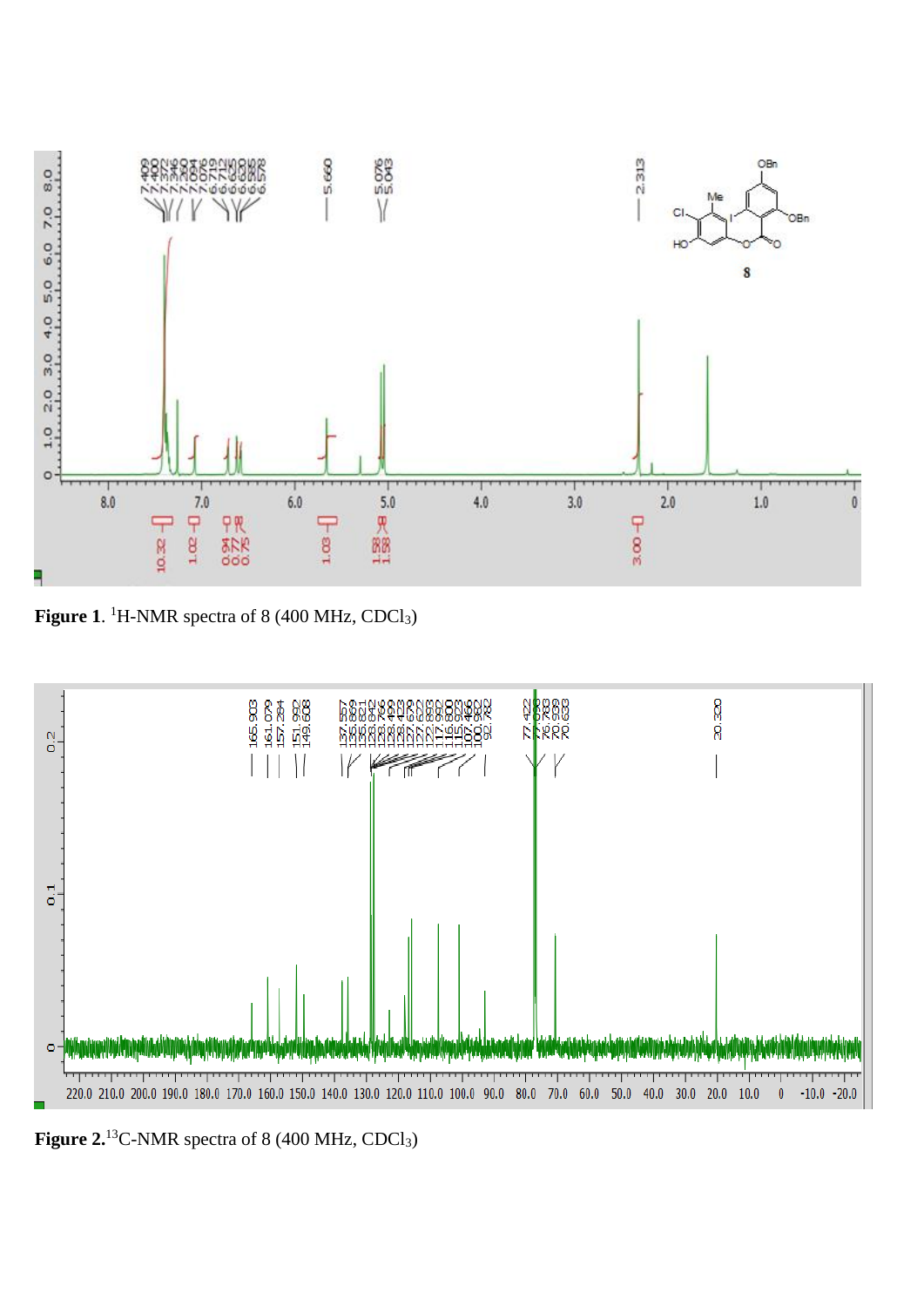

Figure 3. <sup>1</sup>H-NMR spectra of 9 (400 MHz, CDCl<sub>3</sub>)



Figure 4.<sup>13</sup>C-NMR spectra of 9 (400 MHz, CDCl<sub>3</sub>)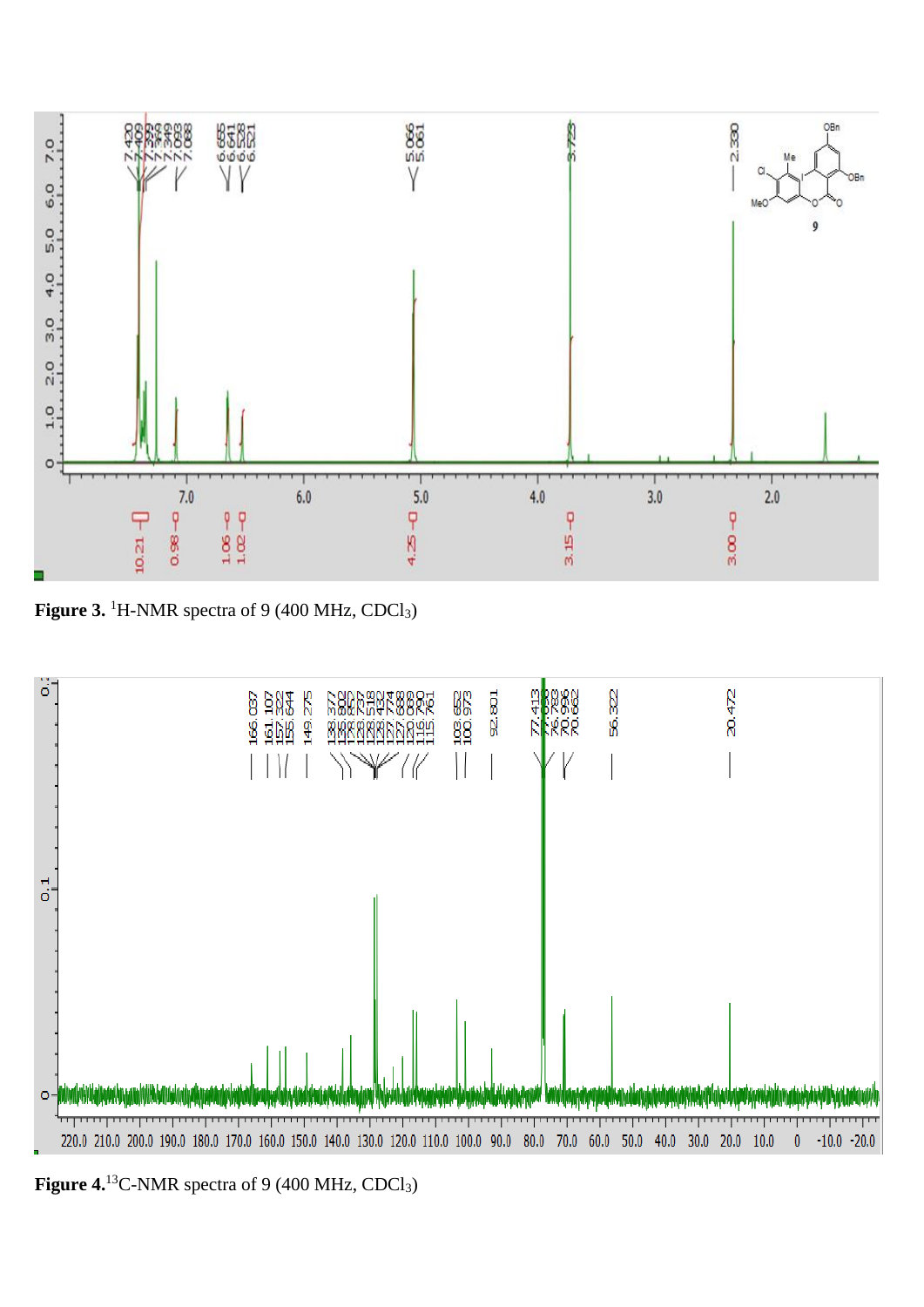

**Figure 5**. <sup>1</sup>H-NMR spectra of **10** (400 MHz, CDCl3)



**Figure 6.** <sup>13</sup>C-NMR spectra of **10** (400 MHz, CDCl3)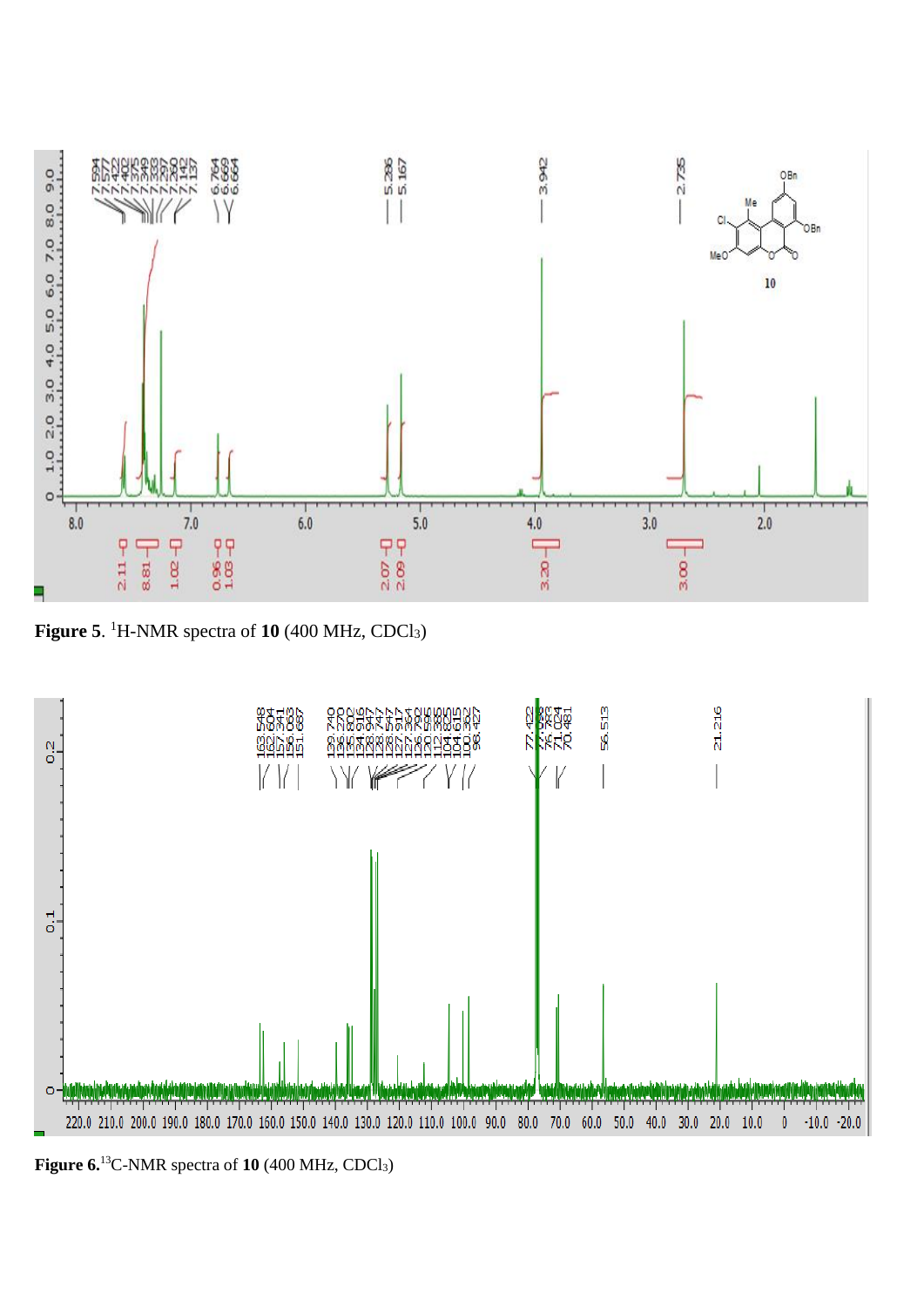

**Figure 7**. <sup>1</sup>H-NMR spectra of **1** (400 MHz, CDCl3)



**Figure 8.** <sup>13</sup>C-NMR spectra of **1** (400 MHz, DMSO)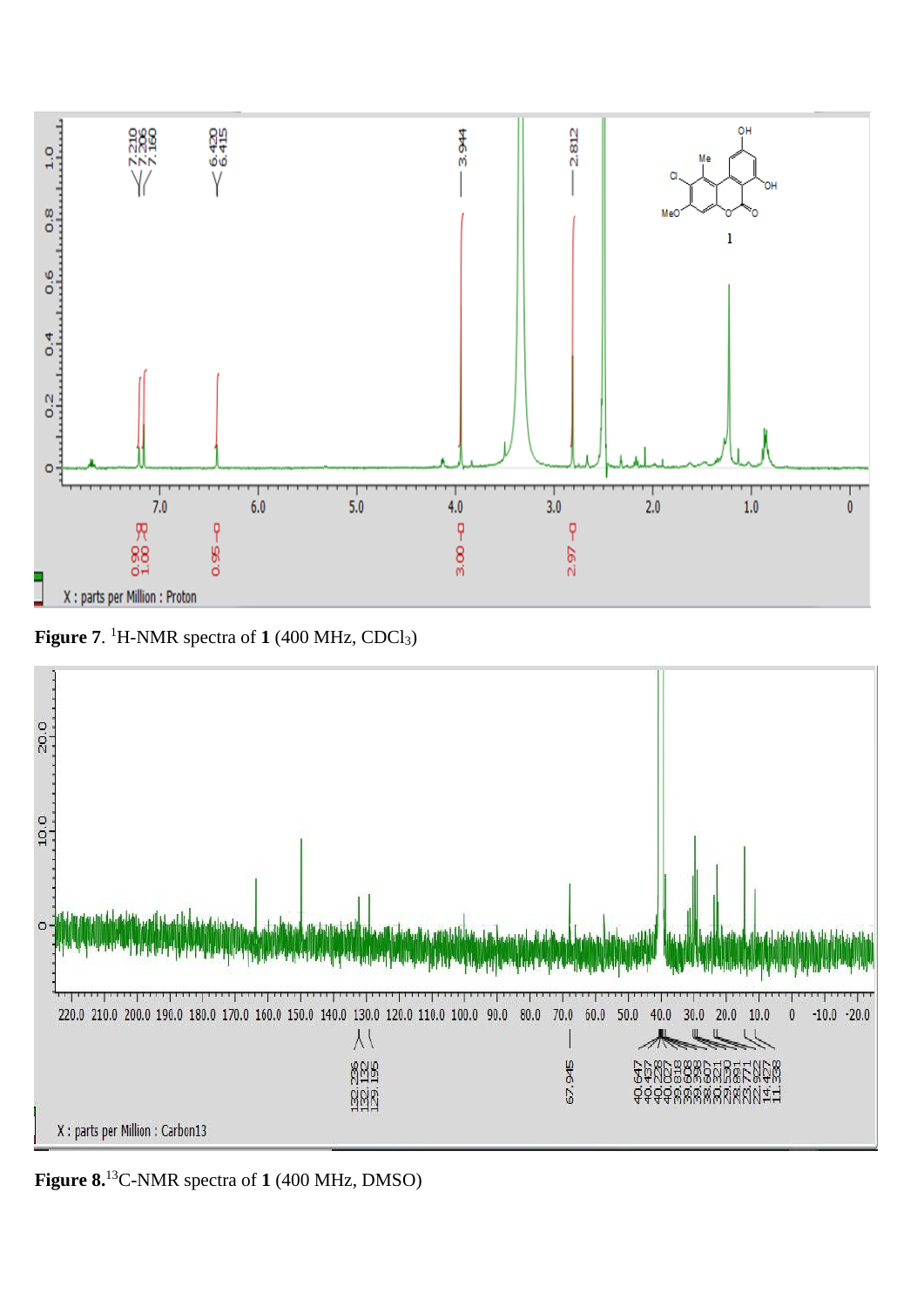# **HRMS (EI)** *m/z* **[M<sup>+</sup> ]**

|                                                                     |        | Page 1               |                                          |              |                                     |  |
|---------------------------------------------------------------------|--------|----------------------|------------------------------------------|--------------|-------------------------------------|--|
| <b>File: IJ-90002</b><br>Sample: - -                                |        |                      | Date Run: 10-9-2020 (Time Run: 10:40:45) |              |                                     |  |
| <b>Instrument: AX505W</b><br><b>Inlet: Direct</b>                   |        |                      | Ionization mode: EI+                     |              |                                     |  |
| <b>Scan: 48</b><br>Base: m/z 603; 1.2%FS TIC: 1090079               |        |                      | R.T.: 1.63                               |              | <b>#Ions: 192</b>                   |  |
| Selected Isotopes : H $C_{0-29}O_{0.5}I_{0.1}Cl_{0.1}^{37}Cl_{0.1}$ |        |                      | Error Limit: 20 mmu                      |              | <b>Unsaturation Limits: 0 to 50</b> |  |
| <b>Measured Mass</b>                                                | % Base | <b>Formula</b>       | <b>Calculated Mass</b>                   | <b>Error</b> | <b>Unsaturation</b>                 |  |
| 600.02478                                                           | 25.1%  | $C_{28}H_{22}O_5IC1$ | 600.02007                                | 4.7          | 17.0                                |  |

# **Figure 9.** HRMS of compound **8**

|                                                                                                                             | 2020/10/07                               |                             |                                     | Page 1              |
|-----------------------------------------------------------------------------------------------------------------------------|------------------------------------------|-----------------------------|-------------------------------------|---------------------|
| <b>File: IJ-96007</b><br>Sample: - -                                                                                        | Date Run: 10-7-2020 (Time Run: 14:38:45) |                             |                                     |                     |
| <b>Instrument: AX505W</b><br><b>Inlet: Direct</b>                                                                           |                                          | <b>Ionization mode: EI+</b> |                                     |                     |
| <b>Scan: 25</b><br>Base: m/z 614; .2%FS TIC: 456770                                                                         | R.T.: .82                                |                             | #Ions: 124                          |                     |
| Selected Isotopes : H C <sub>0-29</sub> O <sub>0-5</sub> I <sub>0-1</sub> Cl <sub>0-1</sub> <sup>37</sup> Cl <sub>0-1</sub> | <b>Error Limit: 20 mmu</b>               |                             | <b>Unsaturation Limits: 0 to 50</b> |                     |
| % Base<br><b>Measured Mass</b>                                                                                              | <b>Formula</b>                           | <b>Calculated Mass</b>      | <b>Error</b>                        | <b>Unsaturation</b> |
| 100.0%<br>614.03994                                                                                                         | $C_{29}H_{24}O_5IC1$                     | 614.03572                   | 4.2                                 | 17.0                |